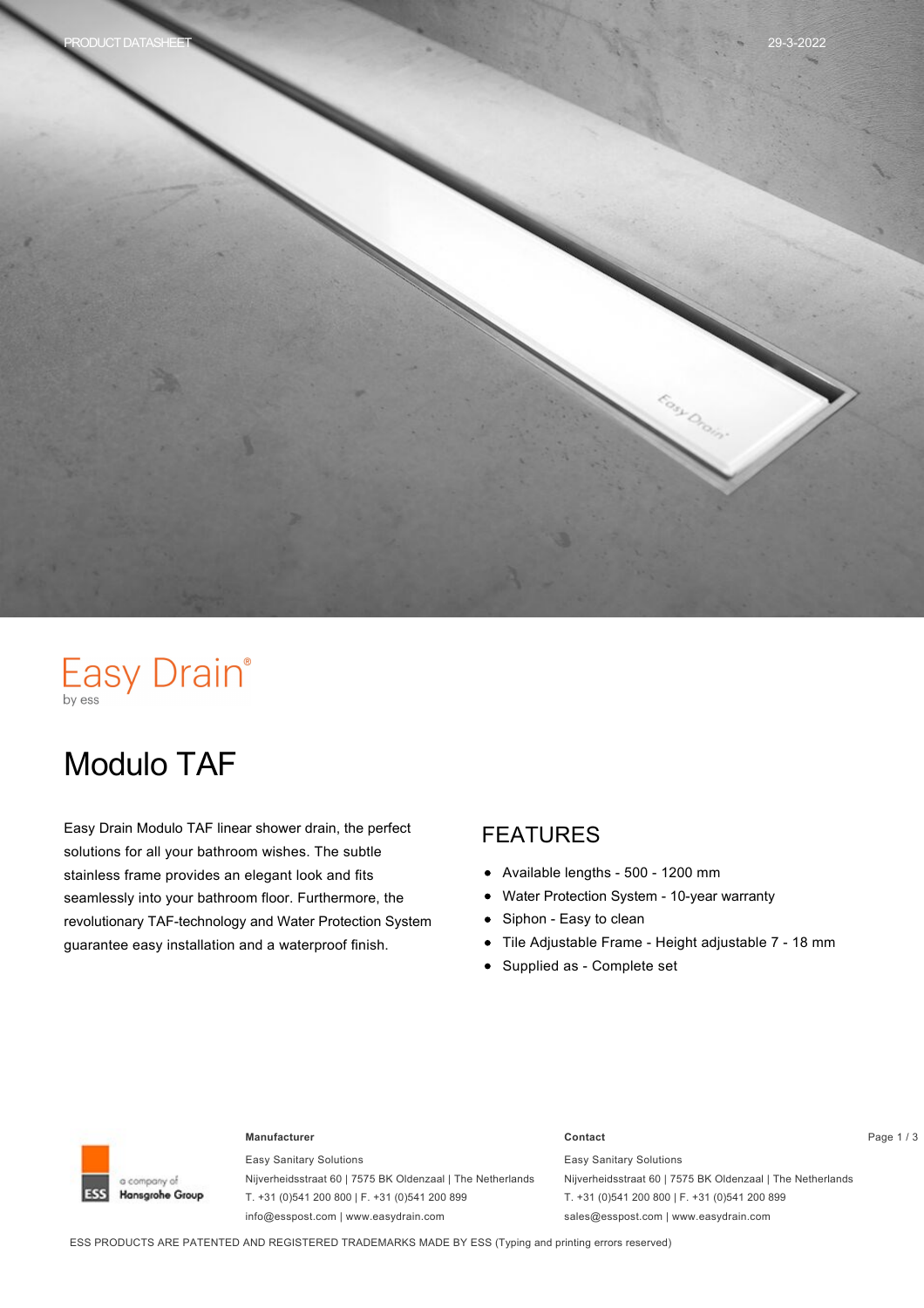## GENERAL

| Serie         | Modulo TAF                                |
|---------------|-------------------------------------------|
| Name          | Modulo TAF                                |
| Model         | Rectangular shower drain                  |
| Length (mm)   | 500, 600, 700, 800, 900, 1000, 1100, 1200 |
| Product type  | Complete                                  |
| Application   | New construction, Renovation              |
| Certification | ETAG-022, DIN 18534                       |
|               |                                           |

#### **INSTALLATION**

| Substrate                                   | Concrete / Sand Cement, Wooden floors, Lewis sheets |  |
|---------------------------------------------|-----------------------------------------------------|--|
| Floor finish                                | Tiles / Mosaic, Glass Mosaic, Thin tiles            |  |
| Height adjustable feet                      | Included                                            |  |
| Installation option                         | Floor                                               |  |
| Outlet                                      | Horizontal (Vertical outlet optional)               |  |
| Connection (mm)                             | 40                                                  |  |
| Min. installation depth (mm) (built-in set) | 70                                                  |  |
| Min. installation depth (mm) (incl. grate)  | 77                                                  |  |

#### DRAINAGE

| Max. drainage capacity entrance (I/min) | 28 |
|-----------------------------------------|----|
| Max. drainage capacity wall (I/min)     |    |
| Max. drainage capacity (I/min)          | 33 |

#### **BUILT-IN SET**

| Pre-assembled sealing membrane | Included                                             |
|--------------------------------|------------------------------------------------------|
| Siphon features                | Cleanable, Pivotable & adjustable, Height adjustable |
| Water seal height (mm)         | 28                                                   |
| Outlet                         | Horizontal (Vertical outlet optional)                |
| Material siphon                | ABS.                                                 |
|                                |                                                      |

### **DESIGN**

| Grate finish                   | White glass                 |  |
|--------------------------------|-----------------------------|--|
| Grate pattern                  | Zero / Closed               |  |
| Grate width (mm)               | 45                          |  |
| Grate tile insert (mm)         | N.A.                        |  |
| Adjustable grate               | <b>No</b>                   |  |
| Frame type                     | TAF (Tile Adjustable Frame) |  |
| <b>TAF Frame material</b>      | Stainless steel (304)       |  |
| Design frame finish            | N.A.                        |  |
| Frame width (mm)               | 62                          |  |
| Wheelchair accessible          | <b>No</b>                   |  |
| <b>Extension set available</b> | Yes                         |  |



Easy Sanitary Solutions Nijverheidsstraat 60 | 7575 BK Oldenzaal | The Netherlands T. +31 (0)541 200 800 | F. +31 (0)541 200 899 info@esspost.com | www.easydrain.com

#### **Manufacturer Contact** Page 2 / 3 Easy Sanitary Solutions Nijverheidsstraat 60 | 7575 BK Oldenzaal | The Netherlands T. +31 (0)541 200 800 | F. +31 (0)541 200 899

sales@esspost.com | www.easydrain.com

ESS PRODUCTS ARE PATENTED AND REGISTERED TRADEMARKS MADE BY ESS (Typing and printing errors reserved)